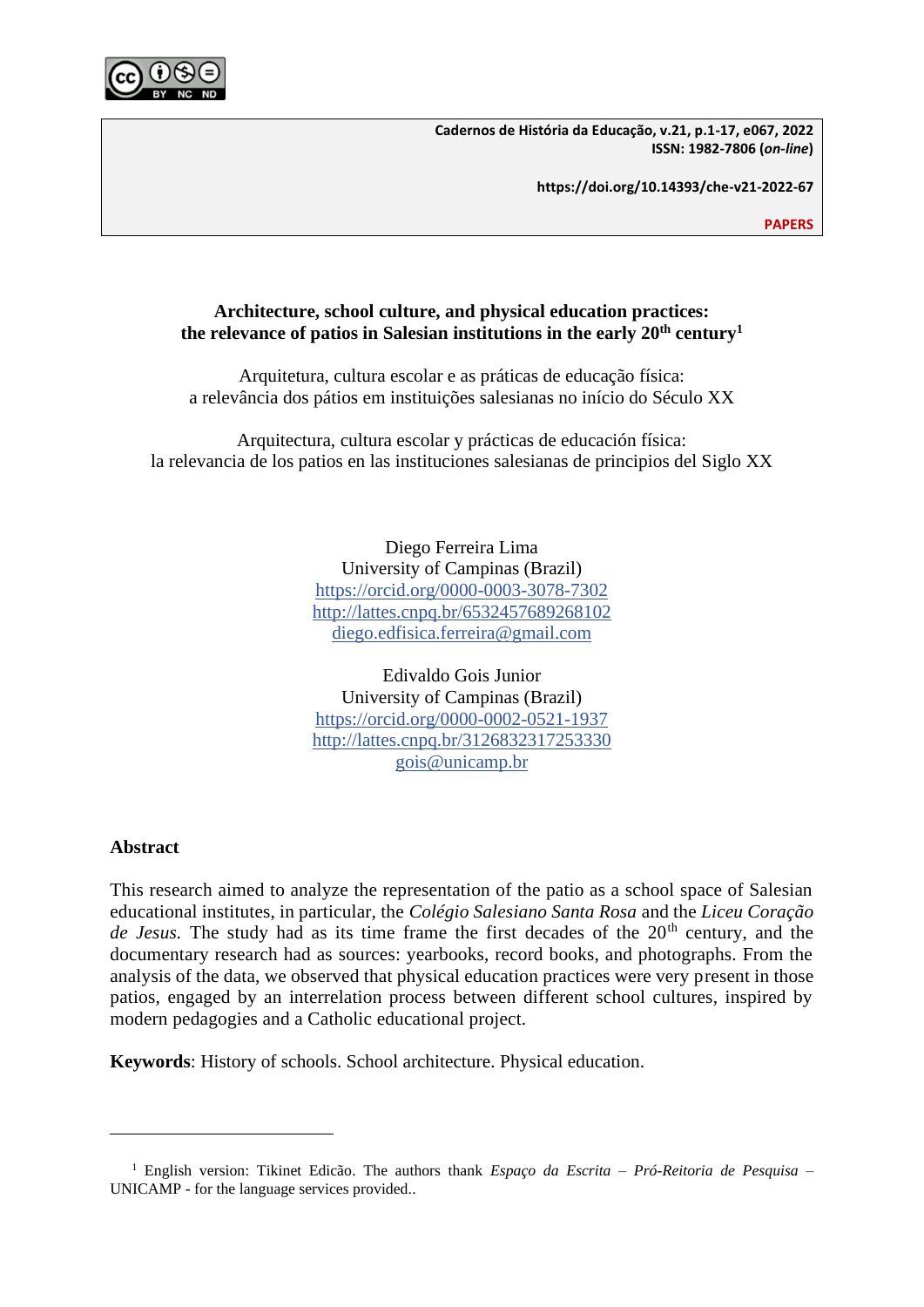# **Resumo**

A presente pesquisa teve como objetivo analisar a representação do pátio como constituinte do espaço escolar de estabelecimentos educacionais salesianos, em específico, o Colégio Salesiano Santa Rosa e o Liceu Coração de Jesus. Em um recorte temporal pertinente às primeiras décadas do século XX, a pesquisa documental teve como fontes: anuários, livros de registro e fotografias. A análise dos dados permitiu observar que nos pátios salesianos as práticas de educação física estavam muito presentes, e envolvidas em um processo de inter-relação entre diferentes culturas escolares marcadas por pedagogias modernas e um projeto educacional católico.

**Palavras chave**: História das instituições escolares. Arquitetura escolar. Educação física.

# **Resumen**

Esta investigación tuvo como objetivo analizar la representación del patio como un componente del espacio escolar de los establecimientos educativos salesianos, en particular, el *Colégio Salesiano Santa Rosa* y el *Liceu Coração de Jesus*. En un marco de tiempo pertinente a las primeras décadas del siglo XX, la investigación documental tuvo como fuentes: anuarios, libros de registro y fotografías. El análisis de los datos permitió observar que en los patios salesianos las prácticas de educación física estaban muy presentes e involucraban un proceso de interrelación entre las diferentes culturas escolares marcadas por las pedagogías modernas y un proyecto educativo católico.

**Palabras claves**: Historia de las instituciones escolares. Arquitectura escolar. Educación Física.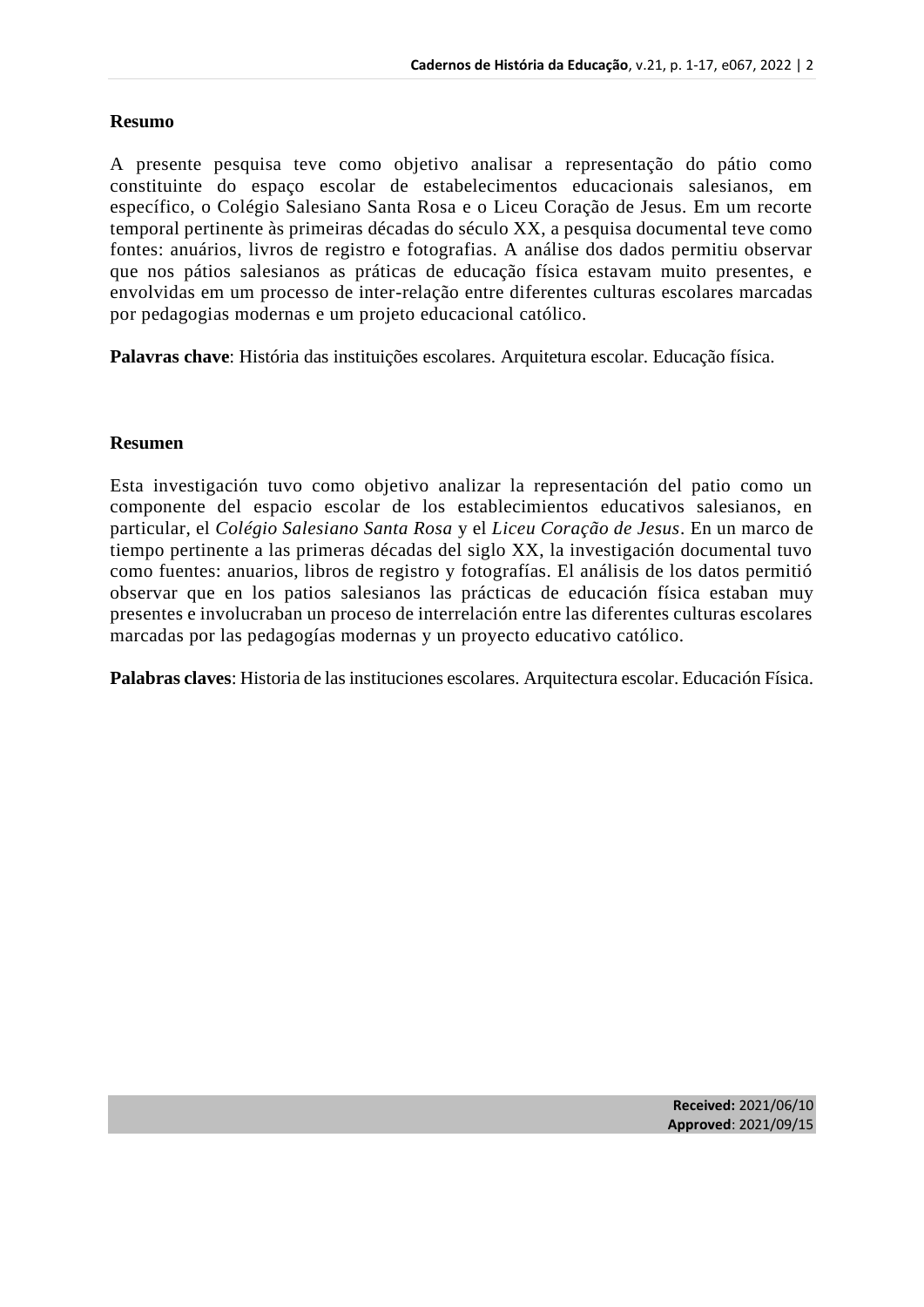### **Introduction**

This research aims to analyze the representation of the patio as a school space of Salesian educational institutes, in particular, the *Colégio Salesiano Santa Rosa* and the *Liceu Coração de Jesus.* The historiography of Brazilian school architecture has recently gained importance in research and, for Ermel and Bencostta (2019a, p. 2), "some gaps need to be better investigated, both from the point of view of time frames and new thematic prospects." In this particular discussion, Ermel and Bencostta (2019a) state that the gaps in this field still lie in the need to clarify how the circulation of pedagogical ideas occurred internationally compared to national and regional perspectives at different times, but especially in the late 19<sup>th</sup> century and early  $20<sup>th</sup>$  century<sup>2</sup>. We do not intend to fill these gaps, but to analyze in an original way the patio as an element of school architecture and its relationships with a pedagogy translated into *physical education practices* (GOIS JUNIOR; SOARES, 2018).

In this study, as a time frame, we chose the first three decades of the  $20<sup>th</sup>$  century, a time when school spaces (buildings and houses) underwent major reforms in an attempt to respond to the new social demands linked to the modernization discourses of the main Brazilian cities (BENCOSTTA, 2005). According to Silva, Rizzini, and Silva (2012), school spaces and their architecture were part of the project to remodel the population's behavior and customs.

The choice of these institutions is justified because both are characterized as the first Salesian educational institutions in the  $19<sup>th</sup>$  century on Brazilian soil, being responsible for the education of a significant number of young people from the elites of Rio de Janeiro and São Paulo. The *Colégio Salesiano Santa Rosa*, in Niterói, was the first teaching institution of this Catholic congregation, founded in Brazil in 1883. The *Liceu Coração de Jesus*, based in the city of São Paulo, was founded in 1885. The organization of these first two schools was followed by the foundations of institutions in the cities of Recife, Campinas, Lorena, and Cuiabá, still in the 19<sup>th</sup> century (CASTANHO, 2008).

By a theoretical perspective identified with cultural history (BURKE, 2008), one can see the patios of these institutions as a materialization of a *school culture* (JULIA, 2001), in particular, constituted within the scope of a Catholic congregation. According to Julia (2001), although school culture represents "a set of norms that define knowledge to teach and behaviors to inculcate, and a set of practices that allow the transmission of this knowledge and the incorporation of these behaviors" (p. 10), one can also include children's cultures in this context, "which develop in playgrounds" (JULIA, 2001, p. 11). In this sense, from the perspective of Dominique Julia, a religious school can no longer be just a place of knowledge but also become a place of incorporation of behaviors and habits that transcend Christian education and disciplinary learning (FARIA FILHO; VIDAL; PAULILO, 2004). Furthermore, it must be said that school culture is now understood in its plurality. In other words, we are talking about *school cultures*, since one has to consider, according to the study object, the experiences of teaching, learning, coexistence, socialization, regulation, and subversion, which enable the problematization of the institutionalization processes of the school at its different levels and teaching modalities (VIDAL, 2007). The study of *school cultures* considers the ways in which subjects relate to practices, as the school is a place of constant negotiation between what is imposed and practiced (VIDAL, 2005; 2007).

<sup>2</sup> In 2019, the journal *História da Educação* published a dossier on the subject including studies by Helfenberger and Schreiber (2019), Viola (2019), Ibarra (2019), Arata (2019), and Ermel and Bencostta (2019b). The dossier addressed primary school architecture in different geographic spaces, between the last decades of the 19<sup>th</sup> century and the first decades of the 20<sup>th</sup> century.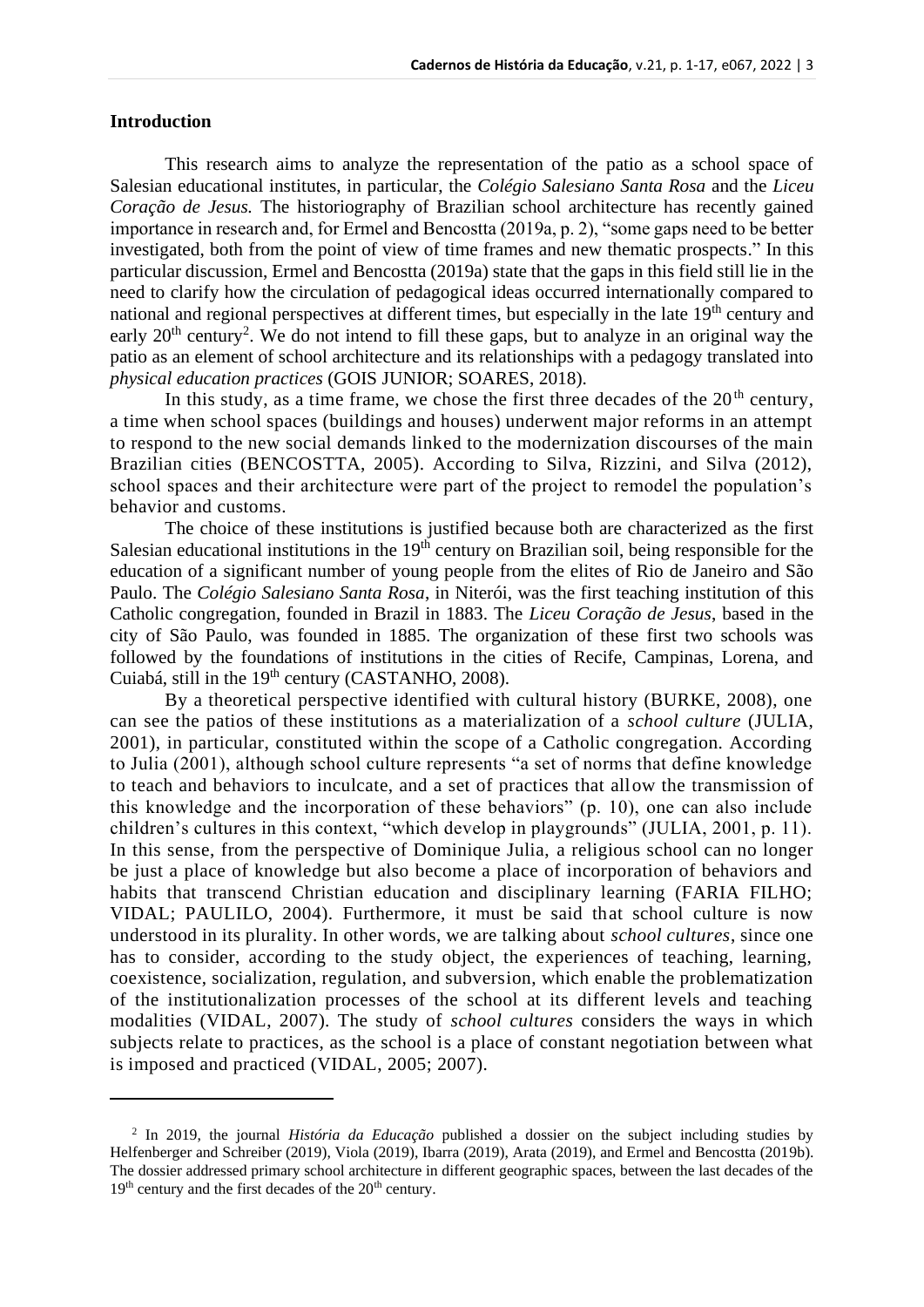From this perspective, the analysis of architecture and school space transcends a traditional approach, since it allows the interpretation of other discourses embodied in the practices that were organized in those spaces (VIÑAO FRAGO; ESCOLANO BENITO, 2001). Thus, we seek to study the Salesian patio as a cultural construct that reflects, beyond its materiality, certain pedagogical discourses.

For the interpretation and constitution of this narrative, access to the institutions' historical collection was of paramount importance. In both institutions, the dialogue was carried out by school yearbooks, register books of the main events during a year; iconographic materials that portrayed their daily lives under Salesian lenses; and official documents of the institutions, which constitute their memory.

The arrival of the São Francisco de Sales Congregation in Brazil at the end of the 19<sup>th</sup> century and the development of its educational institutions directly dialogued with the reflections on the Brazilian educational system that were in the air at the turn of the century. At the beginning of the new century, the Salesians already had educational institutions in the main Brazilian states (AZZI, 2002), and intermediated in their practices the rules proposed for the school environments of that period.

School education would be one of the fundamental elements for the construction of the new Brazilian political and economic scenario, the Republic. School has become one of the main instruments for disseminating new habits and behaviors considered appropriate.

> If the Republic was the place of the new man, it became necessary to rethink this environment, organizing it, sanitizing it, that is, ordering the physical space of the city and, consequently, the physical space of the school. School buildings appear, at that time, with a specific purpose – the place where the formation of the citizen takes place (DÓREA, 2013, p. 169).

Therefore, it was necessary to build proper environments for a new school education (BENCUSTTA, 2001; 2005). According to Faria Filho (1998), in large urban centers, the construction of the school will then be closely linked to the symbolic construction of the city and the reformulation of the republic. The locations of the new school buildings stood out as a representative figure of the new times.

Inserted in this scenario, the Salesian Congregation had specifications for the construction of its educational institutions in the daily life of the city. According to Higino (2006), the congregation prioritized in its choice places that would provide protection and potential growth for its projects. Thus, the Salesian educational institutions spread first to centers and capitals, as in the case of the *Colégio Salesiano Santa Rosa* in Niterói, capital of Rio de Janeiro, and the *Liceu Coração de Jesus*, in the capital of São Paulo, both inaugurated at the end of the  $19<sup>th</sup>$  century.

The schools started to be built with the most modern pedagogical, hygienic, and architectural precepts. These prerogatives expose the project for the construction of these new school buildings to a perspective that goes beyond the educational field. In the new project for Brazilian education, the dialogue between various sciences and a health-aware school would be present in the constitution of its institutions, based on norms and rules stipulated by hygiene as standards for living well (ROCHA, 2017). In architectural matters, these new buildings were built to be seen, admired, and revered, serving as an example to other institutions, and to work as modelers of habits, attitudes, and sensitivities (FARIA FILHO, 1998).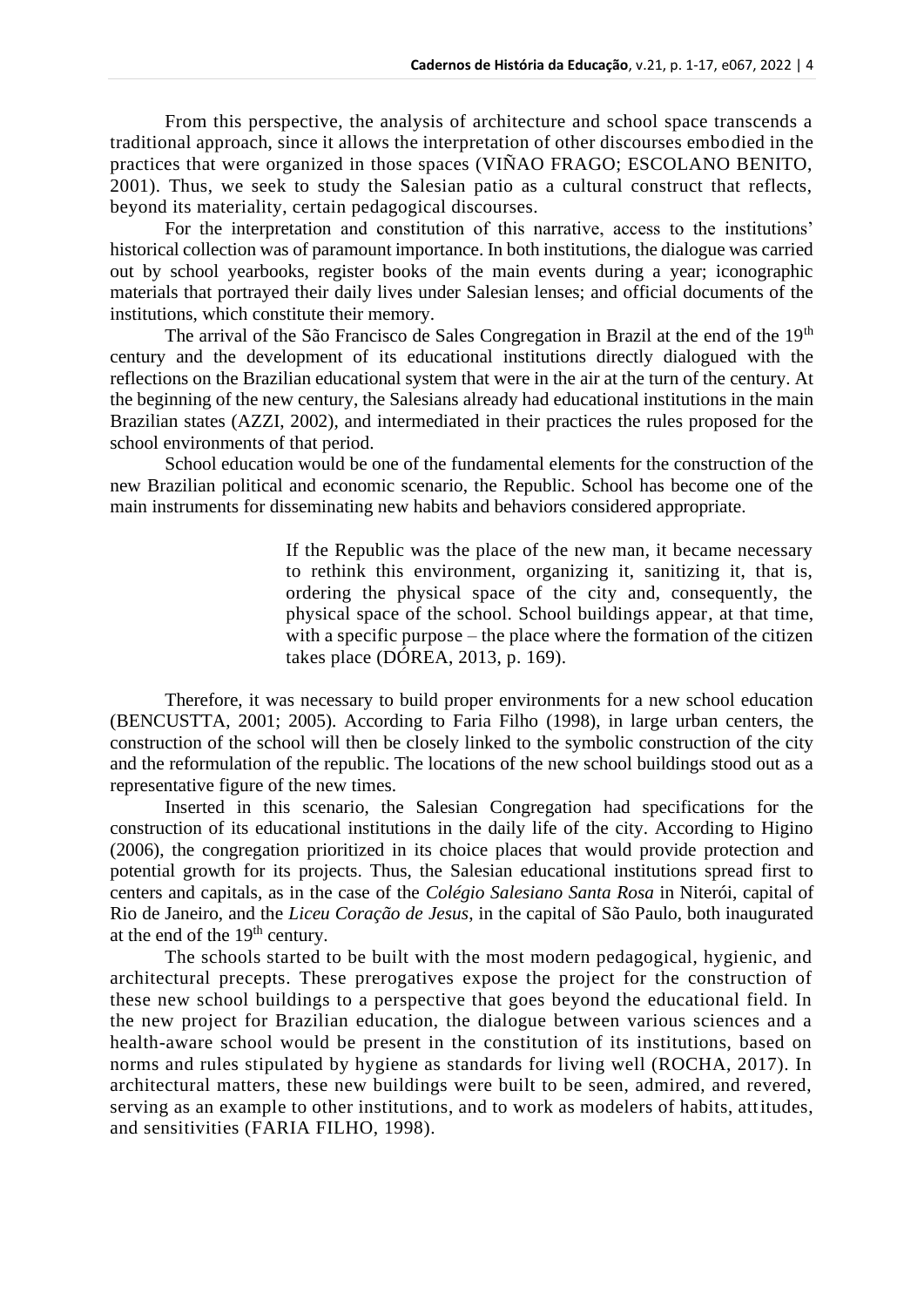Salesian buildings did not fall short of these standards. Its institutions were represented by grandiose facades, announcing their modern constructions and internal spaces that would respond to the needs of a specific space for the education of Brazilian childhood. The *Liceu Coração de Jesus* represents this dialogue perfectly. As an example to other Salesian educational institutions, the architecture of the *Liceu Coração de Jesus* in São Paulo received mentions in several documents of the congregation itself. A passage entitled *Lyceu Salesiano – As nossas impressões*, a text published in the yearbook of the sister institution *Lyceu Nossa Senhora Auxiliadora de Campinas*, describes in detail the admired architecture of this establishment.

> The building consists of a central body, one on the left with three floors, another on the right, and a magnificent hall, destined for future physical education, museums, and classrooms.

The central body is Roman in style, with three floors.

The entrance is charming in appearance, with a large atrium at the front and a circular hallway that serves as a playground in rainy weather[...].

Behind the building are beautiful avenues, a beautiful orchard, and a pleasant park for sports games. (LYCEU SALESIANO NOSSA SENHORA AUXILIADORA, 1914, p. 31).

It was by this representation in the search for an education beyond the wall and the modulation of social habits that the school buildings began to constitute, with all their grandeur and magnitude, the urban spaces where a youth belonging to the most privileged social strata of those cities lived and circulated. The new educational institutions were built along the path of the political and economic elite of the great centers.

The rapid consolidation of the Salesian Congregation as an articulated educational system in Brazilian territory was caused by several factors present in the socio-political and economic scenario of the country. Among them, we can mention the need to expand the educational system, a conception of education aimed at professional teaching (training of workforce), attention to youth, and the preservation of the Church's dogmas. Despite the liberal thoughts that circulated in the elite sectors of society at the end of the  $19<sup>th</sup>$  century and beginning of the  $20<sup>th</sup>$  century, the Church remained a strong institution in the definition of social values (NAGLE, 2001). In the same direction, Cunha (2009) explains that the failure of the abolitionists, who aimed to train the workforce from the schooling of the new freed slaves, gave way to the preferences of the ruling classes, who granted this role to religion and, preferably, to the Catholic Church.

Thus, the Salesians constituted at the beginning of the  $20<sup>th</sup>$  century a strong network of educational institutions considered to be references in the education of Brazilian youth. This occurred, particularly, by its initiatives of moral, professional, and religious education, prioritizing the instruction of the youth. A particularity of the Salesian educational project was the relevance of practices that could foster youth protagonism, such as games and recreational activities. However, we observed a diversity of *physical education practices* in the sources (GOIS JUNIOR; SOARES, 2018). In this study, sports, games, and gymnastics were all understood as cultural practices to which a Catholic educational institution imprinted its values through appropriations. These *practices* (CERTEAU, 2011) – which here will be established by the expression *physical education practices* – are constituted and dialogue with different identities, such as religious ones.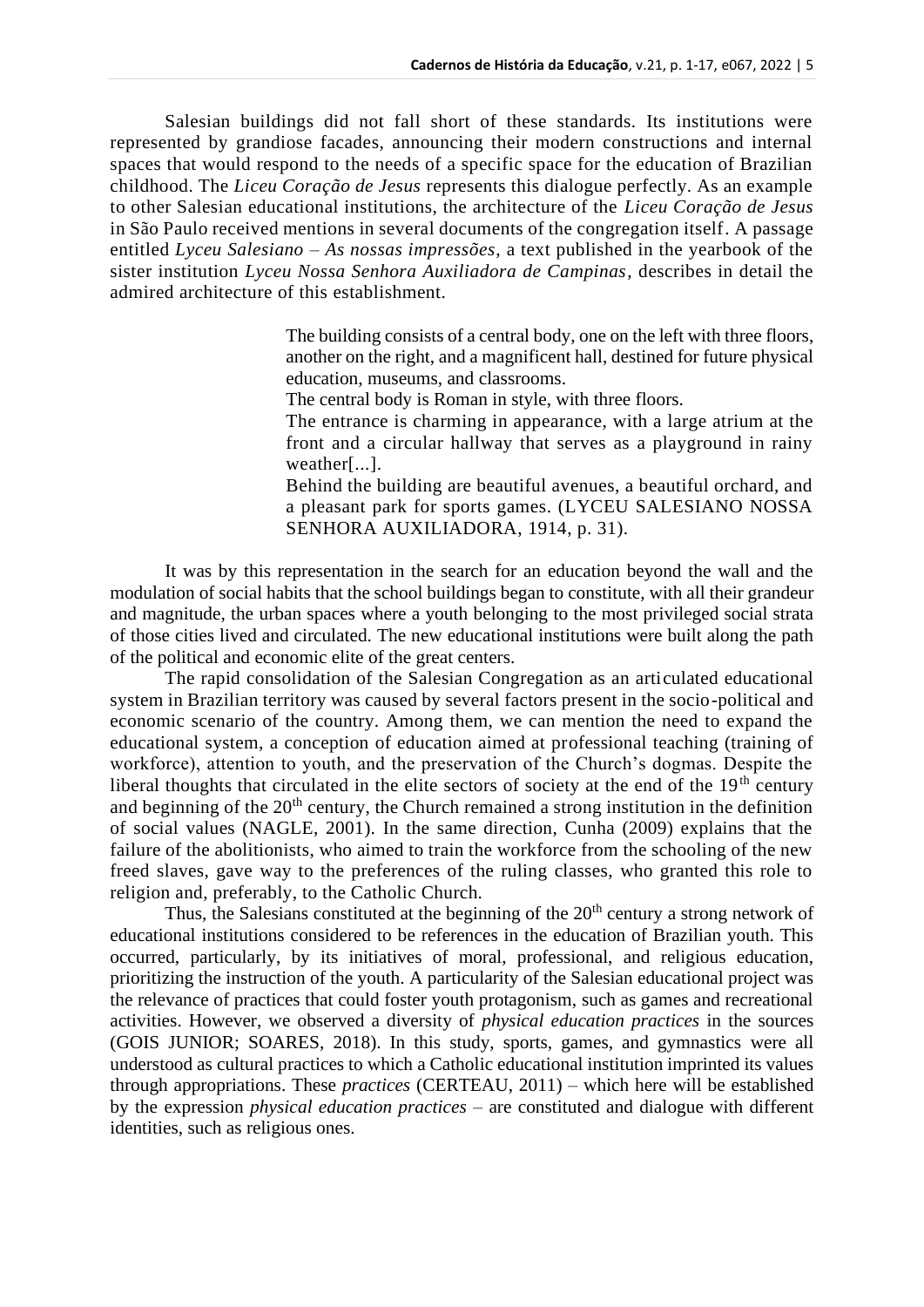However, these practices were present in certain spaces, where their architectures are problematized and present demands for city modernization. Between bricks and pedagogies:

> The school in its different embodiments is a product of each time, and its constructive forms are, in addition to the supports of collective and cultural memory, the symbolic expression of the dominant values in different times (VIÑAO FRAGO; ESCOLANO BENITO, 2001, p. 47).

The school, from a cultural bias, becomes a creation of society itself, being subject to historical changes (VIÑAO FRAGO; ESCOLANO BENITO, 2001). Therefore, the study of the school space brings us closer to the *representations* and *appropriations* of its path (CHARTIER, 1990). The possibility of analyzing the school space recovers the history of institutions, giving possibilities to different interpretations (DÓREA, 2013). The school space, beyond its architecture that represents a historical moment, has an educational dimension in itself. This dimension is ratified by Faria Filho (1998), who identifies in this space a discourse that institutes a system of values in its materiality.

The school space, built from architecture, environments, and experiences, is identified as an educating program, that is, an invisible, silent, and hidden element of the curriculum. Thus, it reflects a certain discourse that aims to guide educational practice.

In the approximation of the Salesian daily life from the constitution of the spaces of its institutions, one can observe the educational action of their structures, mainly in the distribution of their environments. By an educational philosophy preached by Don Bosco, in which physical education practices were encouraged in the educational process of young Salesians, some spaces gained prominence in the educational institutions of the congregation. In Salesian education, school architecture, paying attention to the distribution of its spaces, assumes the educational values propagated by the Congregation of Don Bosco. Explicitly or implicitly, it takes part in the modulation of the habits and behavior of young Salesians. Viñao Frago and Escolano Benito (2001) describe this relationship as follows:

> School architecture is also in itself a program, a type of discourse that institutes in its materiality a system of values, such as order, discipline, and vigilance, which are milestones for sensory and motor learning and a whole semiology that covers different aesthetic, cultural, and also ideological symbols (p.26).

In these criteria, a space inside the Salesian buildings was highlighted in the educational program: the patio. The patio was responsible for materializing an important part of the philosophy proposed by Don Bosco to his followers. In it, the various practices of physical education, collective and recreational activities, celebrations, and presentations were experienced. The patio identified the Salesian institution.

However, when mentioning the patio, the constitutive space of Salesian educational institutions, we must not limit it to a physical space with masonry walls that occupies the central area of the establishment. In Fonseca's (1998) reflections, the concept of patio in the Salesian tradition expands, being synonymous with movement, youth, joy. In particular, any open environment, with a good dimension for the practice of games and competitions, which allowed for gatherings of students, was considered a patio. Therefore, these environments spread within the Salesian institutions.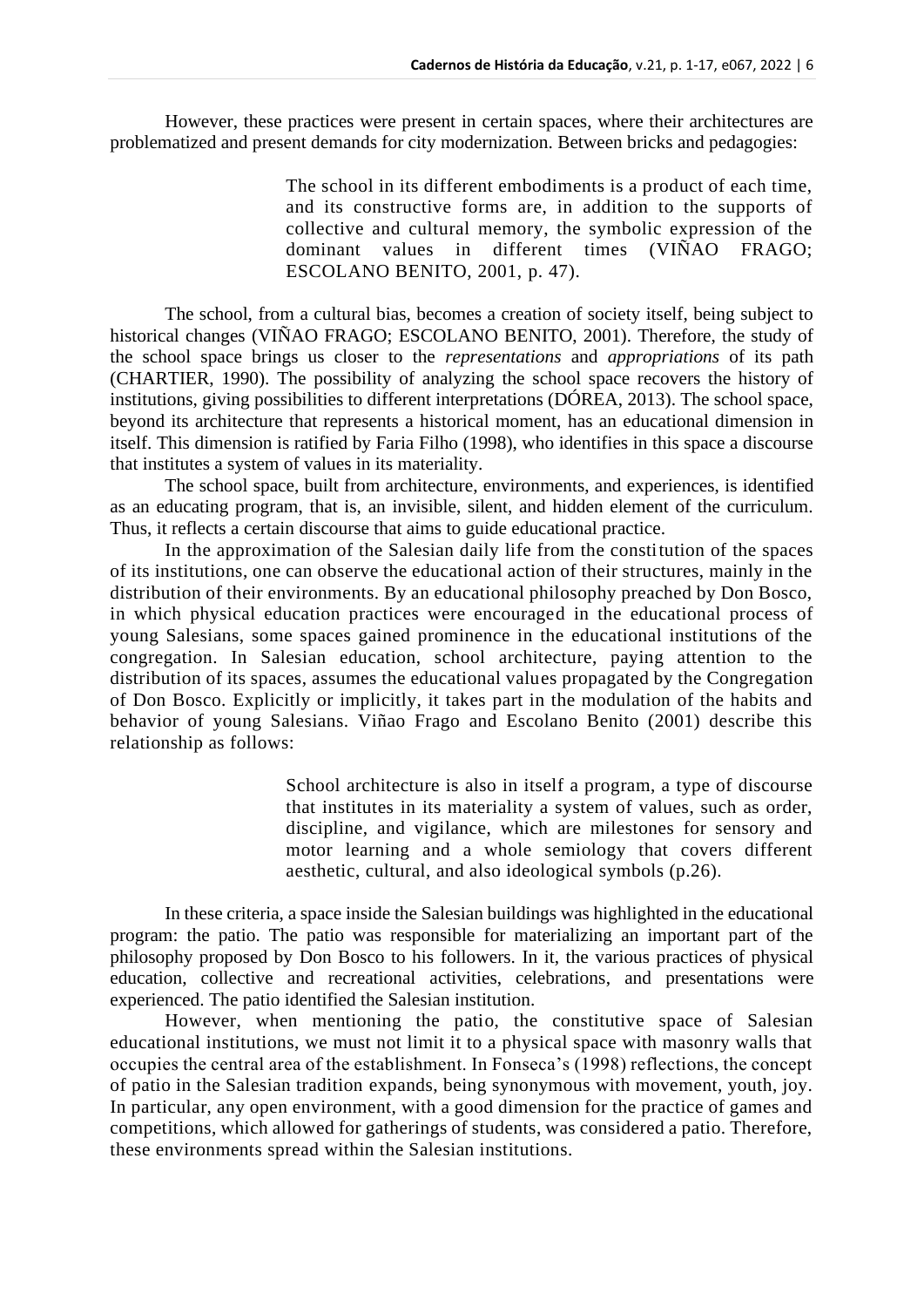#### **Protagonism of the patio at** *Colégio Salesiano Santa Rosa*

The *Colégio Salesiano Santa Rosa* was the first educational institution of the São Francisco de Sales Congregation on Brazilian soil. Founded in 1883, the institution regularly received students in early 1884. Located in Niterói, capital of Rio de Janeiro, the school reaches the first decades of the 20<sup>th</sup> century characterized as a large school establishment present in the daily life of Rio de Janeiro.

As a Salesian institution, the school followed the guidelines propagated by Don Bosco to his entire Congregation. They included: openness to games, sports, dance, parties, and the youth movement, pedagogical instruments that, for the priest, made the schooling process more pleasant.

In the case of *Colégio Salesiano Santa Rosa*, the set of buildings that housed the institution presented itself, after several renovations and new constructions in the early 20<sup>th</sup> century, as a major architectural work that would meet all the specifications required for the period. Wide corridors, large windows, airy and well-lit classrooms, science laboratories, infirmary, dental office, dormitories, cafeterias, and patio, spaces for the passage and stay of Salesian students.

**Image 1** – First Salesian house in Niterói.



**Source:** *Colégio Salesiano Santa Rosa* (2004)



**Image 2** – First Salesian pavilions in Niterói.

**Source:** *Colégio Salesiano Santa Rosa* (2004)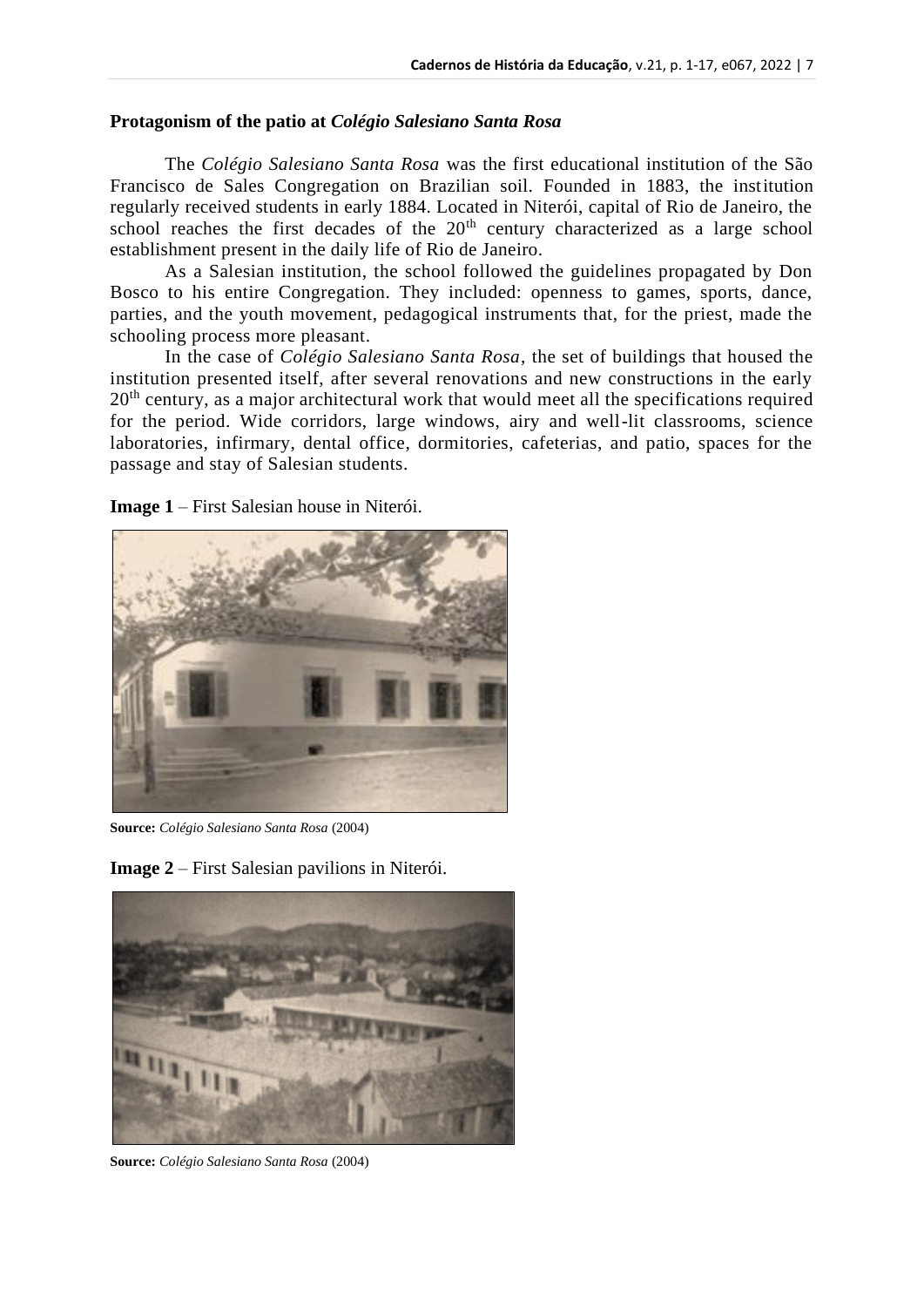Responding to the new demands placed on the school environment by hygienist precepts (STEPHANOU, 1999; ROCHA, 2003; GONDRA, 2004), Salesian architecture was molded to the discourses of doctors and engineers disseminated in different sectors of society in the name of a modern Brazil (HERSCHMANN; PEREIRA, 1994). In several passages of its yearbooks, documents, and reports, the term "hygiene" is presented as a description of the institution's internal environments.

In view of the exhibition of its physical spaces, some environments in particular gained prominence: the wide open spaces, the sports fields, and the large patios. These spaces were primarily intended for experiencing the various physical education practices that characterized the educational system created by Don Bosco.

Higino (2006) reports that these environments were, in the construction of the school, virtually mandatory, dialoguing with the pedagogy of games proposed by Don Bosco to young people in his institutions. At the *Colégio Salesiano Santa Rosa*, specifically, the organization of its spaces took place as follows:

> The land of more than  $100,000 \text{ m}^2$  was occupied by a series of solid buildings, well ventilated and adapted to the requirements of a good school, with wide and tree-lined patios for each of the six student divisions, fields for games, theater hall for dramatic performances and conferences, laboratories, offices, and museums. (HIGINO, 2006, p.25)

Later, entering the first decades of the  $20<sup>th</sup>$  century, with the growth and development of the various sports practices in the city, the *Colégio Salesiano* would house in its interior the mark of these new social practices. Thus, the wide spaces, patios, and fields, which initially promoted games and free movement, became specific places for certain sports practices.

The open spaces, patios, and fields gained lines, beams, nets, several balls, rackets, wheels, and various instruments of modern sporting events. Sports, already enshrined in the city's daily life, were increasingly present in the internal spaces of the school. According to Melo (2019), sports provided a new entertainment sensitivity in the city of Niterói in the 1890s. From these environments, one can see the relationship that the educational institution developed with the daily life of the city in which it was inserted. Its internal spaces became the representation of this dialogue.

At the *Colégio Salesiano Santa Rosa*, the alterations carried out in its spaces, mainly those responsible for the experience of physical education practices, reveal in a striking way an educational project that gave more space to pedagogies considered modern, such as sports. In 1927, a proposal drawn up by the Salesian superiors, aiming to make sports teaching official, argued with the following presentation of the institution:

> Considering that this institute, perfectly equipped with its own buildings, which are hygienic and adequate, have offices for natural, physical, and chemical history, sports fields, and other modern pedagogical needs, fulfills the purposes of education and instruction; Considering that this institute thus meets all the requirements of suitability for the exact performance of its high cultural mission, and provides an inestimable sum of benefits to the education of destitute or needy childhood (COLLEGIO SALESIANO SANTA ROZA, 1927, s.p.).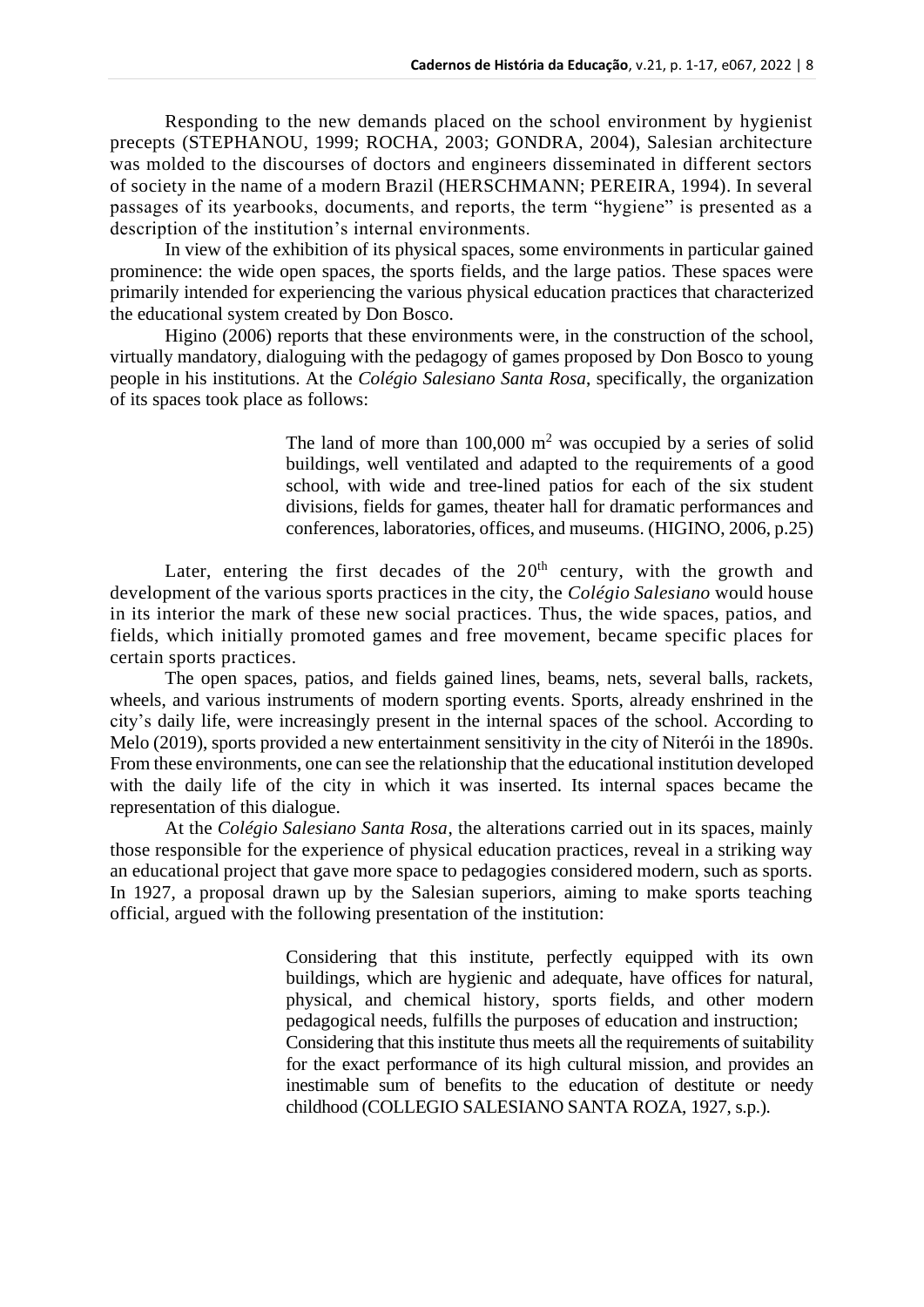The observation of the spatial distribution of *Colégio Salesiano Santa Rosa* allows for different analyses that precipitate the institutions routine. In the presence and absence of the walls of its buildings, there is an increase in hygienic practices, the legacy left by Don Bosco in the patios, and the presence of modern sports in specific spaces. All these spaces were filled daily by several students, who gave life to every meter of the institution. The spontaneous and free movements of the countless students received by the missionaries gave the Salesian school day a unique moment in the life of each participant.

**Image 3** – Civic Celebration at the Salesian patio.



**Source:** Collegio Salesiano Santa Roza (1915)

The protagonism of the patio at the *Colégio Salesiano Santa Rosa* accompanies the entire course of the institution from Niterói. In each reform, change, adaptation, celebration, tribute, competition, the patio would be represented in the institution's daily life.

The patio as a privileged space for these practices constituted a rich contact zone, as an area of convergence of different school cultures. In the encounter between the Salesian tradition inspired by the pedagogy of Don Bosco and the pedagogical discourses of the modern school guided by the government, we understand that physical education practices were not just prescriptions, since they asserted themselves between different school cultures and gained new dynamics from the experiences of students.

**Image 4** – Exercise of Swedish Gymnastics at the *Colégio Salesiano Santa Rosa* in Niterói.



**Source:** *Colégio Salesiano Santa Rosa* (1930).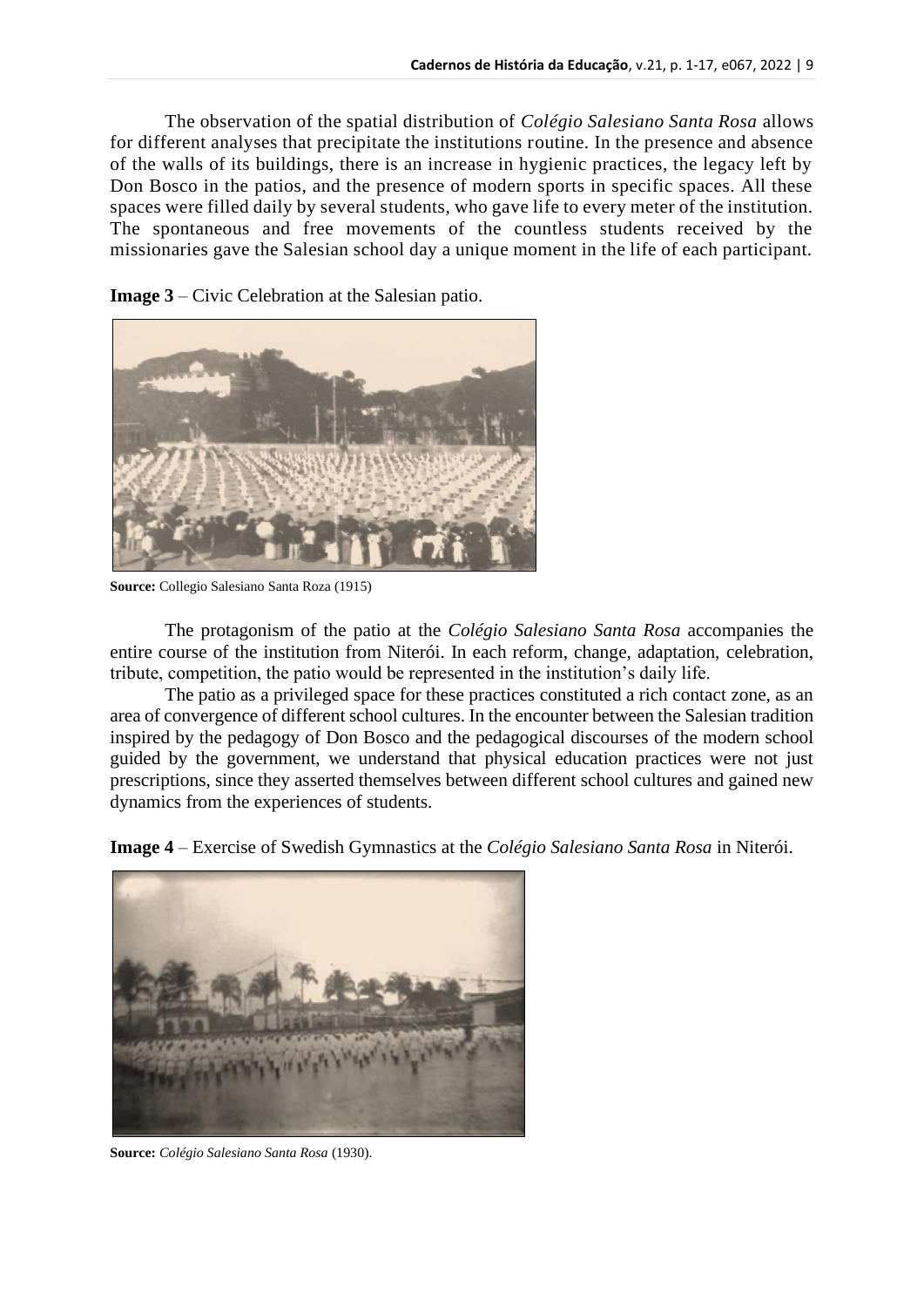### **Protagonism of the patio at** *Liceu Coração de Jesus*

The second educational institution analyzed in this study was the *Liceu Coração de Jesus*, founded in the late 19th century in the city of São Paulo. Unlike the land for the construction of the institution in Niterói, the acquisition of the space for the construction of the project in São Paulo did not start at ground zero. The Salesians took over a constructed building in the capital of São Paulo, which was a High School project for the city of São Paulo that was not concluded (ISAÚ, 1985).

Little by little, the building located in Campos Elíseos gradually gained the features and characteristics of a Salesian teaching institution. Between works and renovations, an imposing building gained the specific contours of the Congregation and, slowly, the façade, the internal spaces, the spatial distribution, and the entire structure acquired the peculiarity of the teaching institutions of Don Bosco.

Regarding the physical structure of the *Liceu Coração de Jesus*, a specific space was also the protagonist there: the patio. As already discussed, one of the characteristics of Salesian educational institutions is juvenile games, music, movement, and joy (AZZI, 1982).

Thus, the concern with physical education practices was relevant, since the floor plan of the grandiose architectural complex of *Liceu Coração de Jesus* featured large outdoor spaces, such as fields, courts, and patios. The description of these spaces was frequently reported in documents, leaflets of the time, and the yearbook of the Salesian institutions. But, in particular, the patio was best represented the joy and free movement proposed by Don Bosco's pedagogy. It was in this space that the various physical education practices were experienced by Salesian students. The patios of the *Liceu Coração de Jesus* were a representation of the juvenile movement within the institution. When the students came back to school, it was this environment that announced the return of the school's daily life.

> The patios, days before so little animated, regained the joyful and tumultuous life of the past. And what movement! Last year there were about 380 or so; this year there are 450 who move and shake, who talk and laugh, who jump and run every day. (LYCEU SAGRADO CORAÇÃO DE JESUS, 1916, p.7).

At the *Liceu Coração de Jesus*, the patios were used mainly for the youth's moments of recreation. In those moments, without any solemnity or special event, the patio was photographed and registered in the official documents that would tell the institution's history.

**Image 5** – "Estado" game between Boarding School and Day School, beginning of 1906.



**Source:** *Liceu Salesiano Sagrado Coração de Jesus* (1906).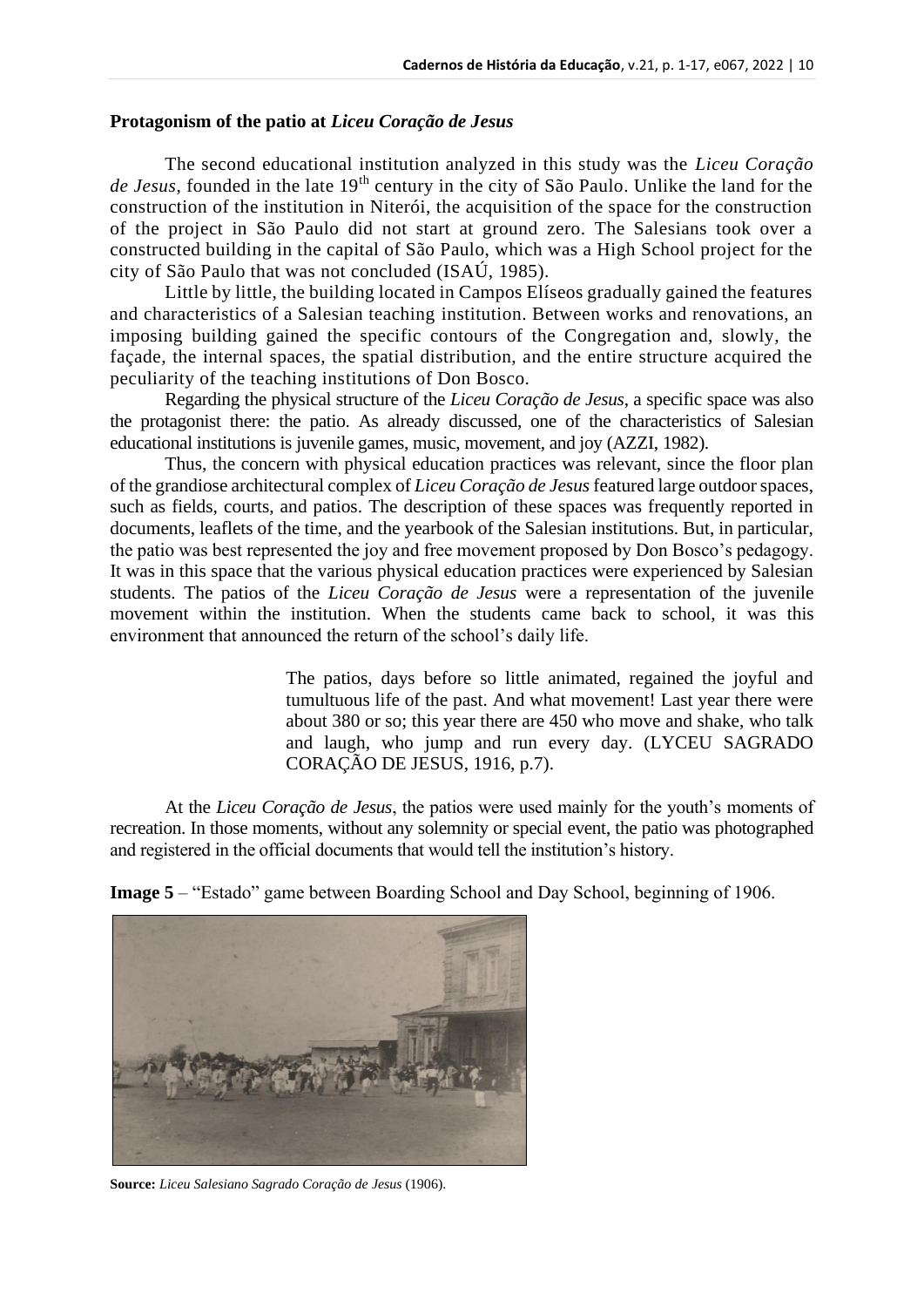Recreation in the patio was not an official solemnity or formal event, but it was at this time that one of the greatest characteristics of the congregation was present. It was in this space that free movements were also practiced by students, an aspect that Don Bosco always emphasized in his teaching institutions.

**Image 6** – Recess at the patio of the *Liceu Coração de Jesus*, 1908.



**Source:** *Liceu Salesiano Sagrado Coração de Jesus* (1908).

The photographs above show the prominence given to the dynamics of the Salesian patio in two different moments. The first, in 1906, shows the *Liceu* patio as a large open area without many constructions or boundaries. Since its foundation, at the end of the 19<sup>th</sup> century, up to the limit of the time frame of this research, in 1930, the *Liceu* went through several reforms, making the school more and more suitable for the education of São Paulo's youth. The simplicity of the terrain did not prevent the practice of games, movements, and moments of recreation among the Salesian students.

The other moment illustrated by the photograph above is of a more institutionalized *Liceu*, with a greater number of students in its patio. However, the way of practice experienced in this environment did not change; the patio continued to be the materialization of a pedagogy centered on recreational games, but also on sports and gymnastics. The image as an instrument for preserving the institution's memory captures aspects that characterize it and create its identity.

The photographs express the trajectory of the construction of the *Liceu*, from the establishment donated to the Congregation at the end of the  $19<sup>th</sup>$  century to the imposing school building at the beginning of the  $20<sup>th</sup>$  century. The renovations for the construction and improvement of its spaces were continuous, always aiming at the best way to develop Salesian education and respond to the needs demanded by the public authorities. Amidst the entire process of renovations and constructions, the patio was always highlighted. The reform that took place in 1918 is reported in the yearbook as follows:

> And the vast two-story house of large classrooms, full of air and overflowing with light, was undoubtedly a beautiful novelty for the newcomers.

> The expansion of the patios, due to the land gained from the demolition of the mechanic and carpentry workshops, which had been transferred to Bom Retiro, was another development that students appreciated even more than the new building, since the acquisition of more a few hundred square meters to run, jump, play,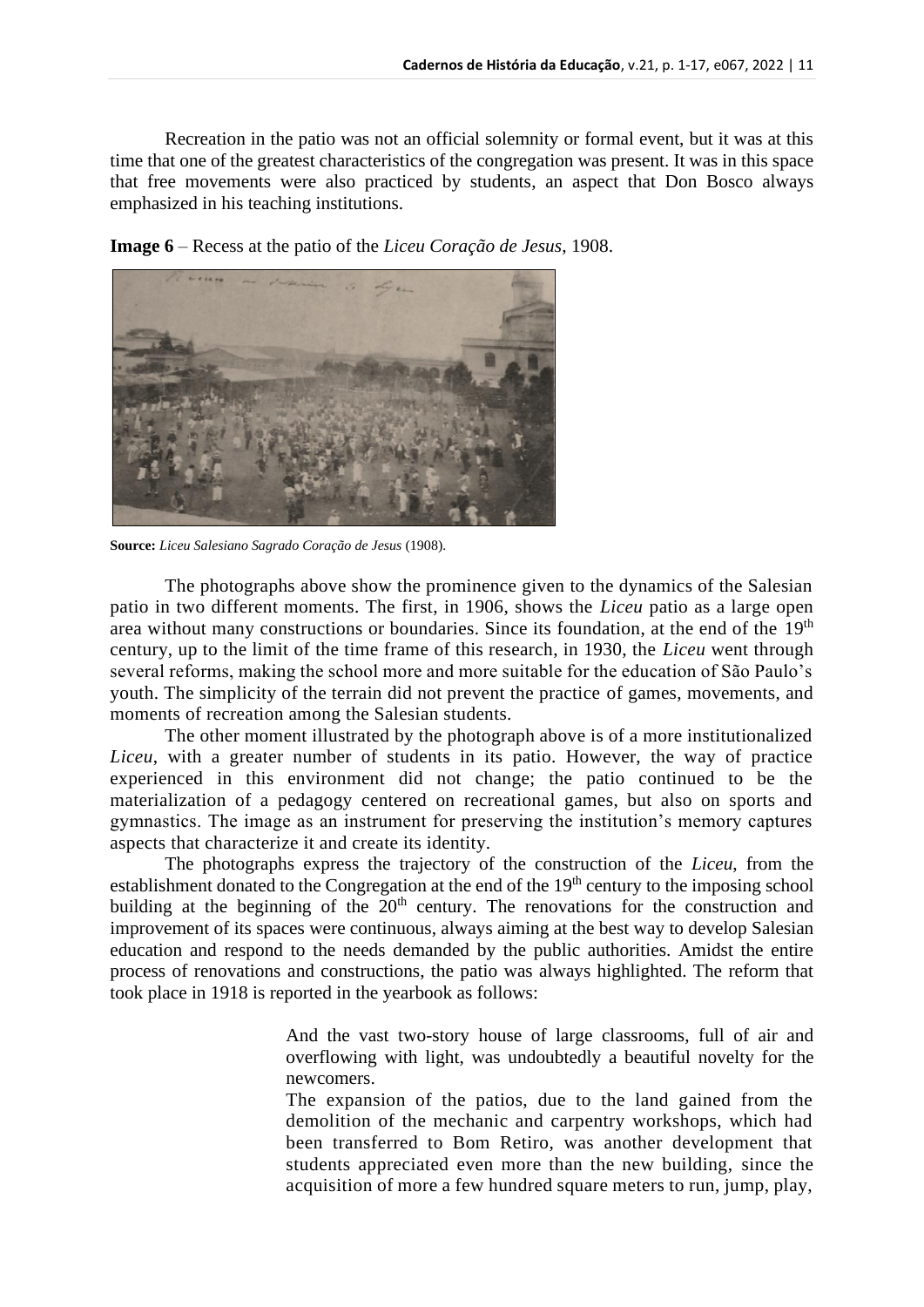in wider and more capricious lines and curves, was for them an achievement of value only comparable to the terrain that, inch by inch, is disputed with the enemy on the battlefields (LYCEU SAGRADO CORAÇÃO DE JESUS, 1918, p.5-6).

The patio was almost always present in the renovations, with the aim of adapting the physical space of the *Liceu* more and more to the educational requirements of the time and to the Salesian educational methods. Other reforms that took place in the institutions highlighted the living spaces, such as the free and open areas and the terraces. In the construction of the new building, once again, spaces for recreation were highlighted. "An important part of the new construction is the large terrace, intended to be the patio for the semi-boarding students. It measures 520 square meters. From there, a magnificent landscape is unfolded. It will be a hygienic and loose playground, with no dust and no soccer balls." (LYCEU SAGRADO CORAÇÃO DE JESUS, 1925, p.6).

The 1925 yearbook reported that the patio seemed small for the number of students, so that the terraces were used to enlarge the spaces, decongesting those spaces during the hours aimed at recreation. One option for better coexistence was to divide the students' recess into two periods. The *Liceu* registered over 10,000 square meters of open areas for recreation and the experience of various physical education practices, and this dimension was achieved by the following measures:

> Total area of the *Liceu* court: 15,200 m<sup>2</sup>. Total built area:  $5,500 \text{ m}^2$ . Outdoor area for recreation:  $7,235$  m<sup>2</sup>. Covered playground area (porches):  $2,465$  m<sup>2</sup>. Terrace area of the Day School:  $520 \text{ m}^2$ . Hence it is concluded that the *Liceu* has  $10,220 \text{ m}^2$  for recreation. (LYCEU SAGRADO CORAÇÃO DE JESUS, 1925, p.6).

The various reforms carried out at the beginning of the  $20<sup>th</sup>$  century, which generally highlighted the issue of patios and recreation spaces, were pervaded by hygienic precepts that hovered in the daily life of large urban centers, which in turn were adopted by educational institutions. In the documents responsible for exposing and disclosing the renovations and their needs to São Paulo society, the hygienic conditions were present in the students' ample accommodations, in the airy rooms, and in the terraces without the dust of the dirt fields.

The hygienic requirements present in large cities at the beginning of the  $20<sup>th</sup>$  century implemented guidelines in educational institutions, which were encouraged and disseminated by public authorities, doctors, and intellectuals (SOUZA, 1997; STEPHANOU, 1999). The *Liceu*, which in number of students was already the main Salesian institution on Brazilian soil, often depended on popular and governmental donations to maintain itself and carry out its educational work. Therefore, it could not escape the hygienist precepts propagated by doctors, engineers, and educators (HERSCHMANN; PEREIRA, 1994). Hygiene, in addition to being a requirement, became advertisement for a modern educational institution integrated with society and its new demands.

In the 1920s, the institution already demonstrated the magnificence of its buildings, which represented an open publicity for Salesian education. The 1921 yearbook, in the introduction to its Statute, described the hygienic institution based on its social environments.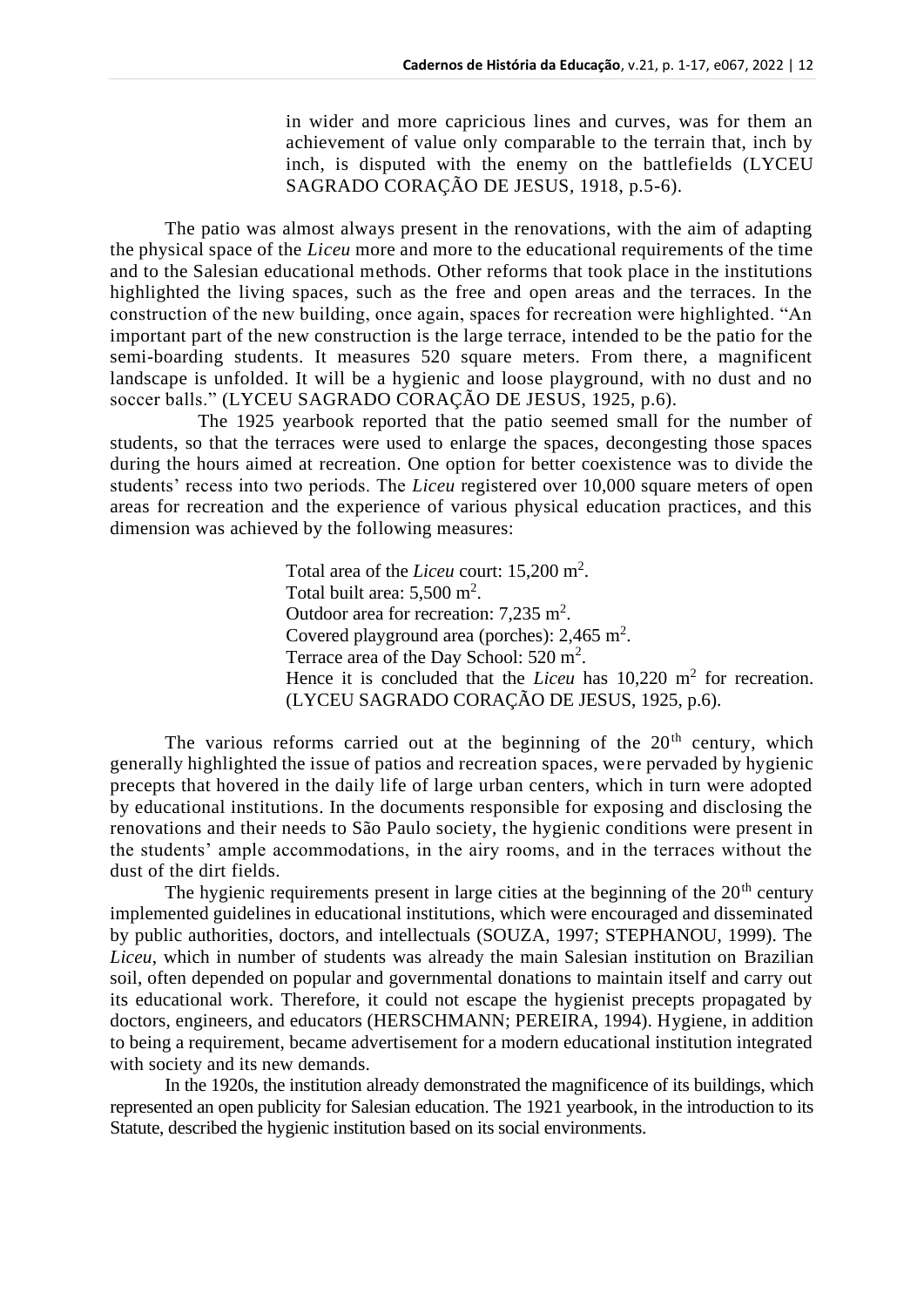#### Hygiene and comfort

The hygienic conditions of the establishment are excellent. Vast halls for dormitories and classrooms, abundantly served by air and light; spacious patios with plenty of areas for all sorts of outdoor games; large filtered water tanks on all premises of the institution and on all recreational patios (more than four thousand liters of filtered water constantly supply their large pressure filters); excellent sanitary facilities, washbasins with abundant running water; installations with cold and hot water; excellent modern fitting kitchen; an excellent infirmary built expressly, equipped with all modern resources, with large halls and rooms for patients; complete pharmacy and resident pharmacist in the establishment; daily medical visit from a very competent physician; first order dental office, with two in-house graduate professionals; modern barber salon, with inhouse staff; in a word, all the hygiene and comfort resources that, along with moral, intellectual, and artistic education, can make collegial life at the same time healthy, fruitful, joyful, and pleasant, to form healthy and robust boys and young men, gifted in body and spirit. (LYCEU SAGRADO CORAÇÃO DE JESUS, 1921, p. 132).

Publicized in São Paulo society, the *Liceu Coração de Jesus* acquires great prestige as an educational institution. The number of students grew during its trajectory. In the year of its foundation (1885), the institution met few students from nearby villages. In 1930, according to its yearbook, the *Liceu* had 1280 students from different cities in São Paulo and from other Brazilian states. (LYCEU SAGRADO CORAÇÃO DE JESUS, 1930).

The patio of the *Liceu Coração de Jesus* was the space for the manifestation of the various physical education practices that moved the institution's daily life. From the recreation and games provided by the tradition of the Salesian Congregation to the modern sport that, from the city environment, entered the institution, the patio of the *Liceu* was the space for representation and mediation between different school cultures, such as the Salesian tradition, the modern school ideals, but also the particularities of each Salesian institution.

### **Final considerations**

The mark of Salesian institutions at the beginning of the past century had as one of its main characteristics their architectural collection. Imposing buildings that, by new constructions, renovations, and adaptations, represented Salesian teaching on Brazilian soil. Inside the establishments, a space in particular gained prominence: the patio.

Defined by a broad concept, the Salesian patio was the protagonist of the main moments of the analyzed institutions: *Colégio Salesiano Santa Rosa* and *Liceu Coração de Jesus*. The Salesian patio, which originated in the tradition of the Congregation of Don Bosco, was the place responsible for perpetuating the teachings of the Italian priest. Recreation, games, free movement in the patio were part of the pleasant moment that gave lightness to Salesian education. However, this did not mean the absence of sports and gymnastics marked by modern education. On the contrary, the Salesian patio was also an important mediator between different school cultures. The manifestations experienced in these spaces represented intermediations between the hygienist ideals of a modern school and the Catholic Salesian tradition. Not very far from what Cancilini (2003) observed in the field of Latin American arts, this multitemporal heterogeneity is the consequence of a history in which modernization has rarely operated by the replacement of the traditional by the modern. These contradictions were favorable so that only Brazilian elites could have access to practices considered modern,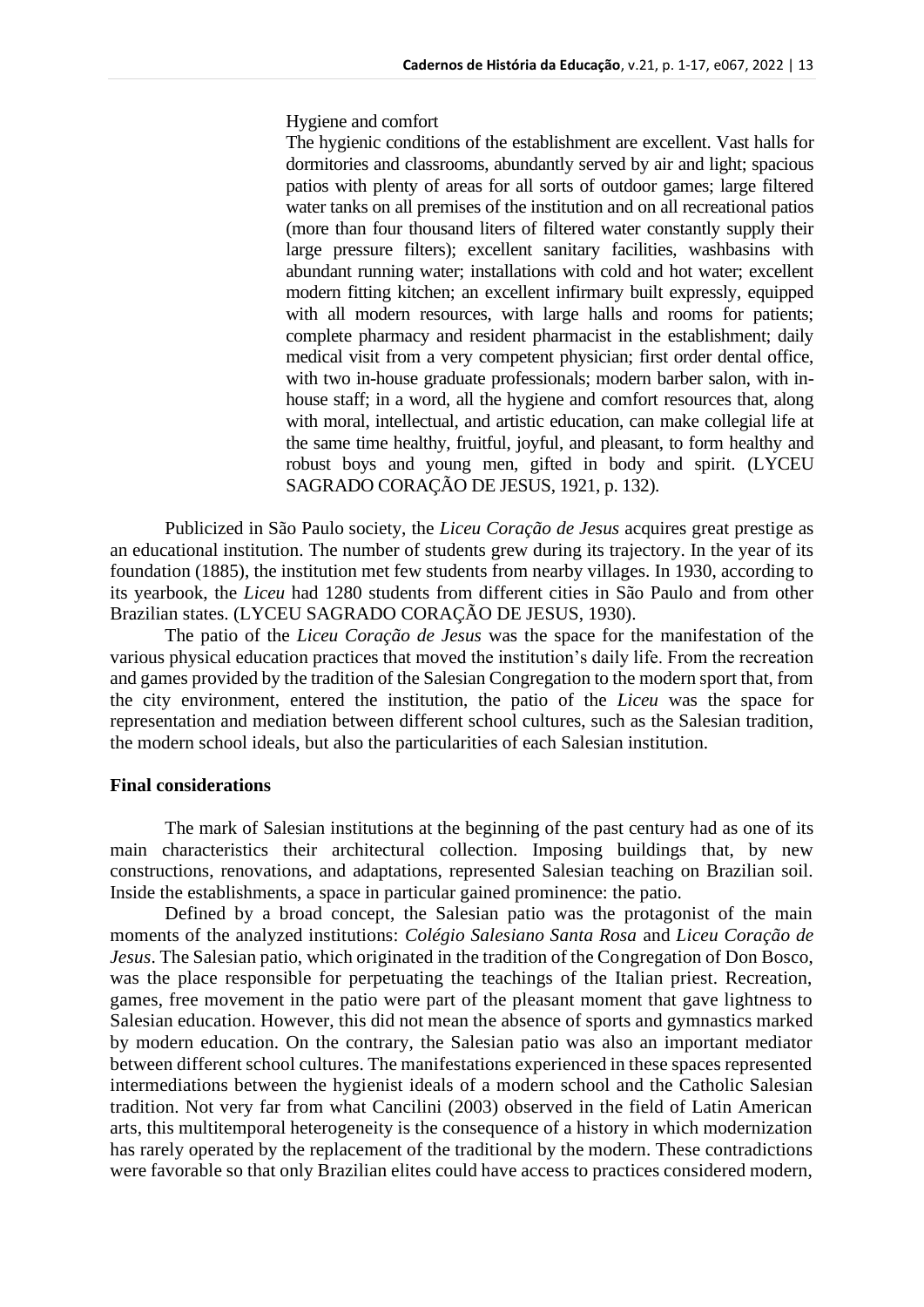to the comforts of an urban, hygienic, rational civility, according to the prescriptions of doctors and intellectuals, but they also concurrently maintained social structures in premodern models, such as religious education.

Analyzing the patios of Salesian educational establishments involves us in a different process of reflection, which, based on cultural collections and on a methodology that takes advantage of new sources, such as structures and school spaces, tells another story of school institutions.

# **References**

ARATA, Nicolás. Un episodio de la cultura material: la inauguración de 54 edificios escolares en la ciudad de Buenos Aires (1884-1886). *Hist. Educ.*, Santa Maria, v.23, e84235, 2019. DOI: [https://doi.org/10.1590/2236-3459/84235.](https://doi.org/10.1590/2236-3459/84235)

AZZI, Riolando. *A obra de Dom Bosco no Brasil*: cem anos de história. Barbacena: Centro Salesiano de Documentação e Pesquisa, 2002. v. III.

AZZI, Riolando. *Os salesianos no Brasil a luz da história*. São Paulo: Salesiano Dom Bosco, 1982. BENCOSTTA, Marcus Levy Albino. Arquitetura e espaço escolar: reflexões acerca do processo de implantação dos primeiros grupos escolares de Curitiba (1903-1928*). Educação em revista*, Curitiba, n.18, p.103-141, dez. 2001. DOI:<https://doi.org/10.1590/0104-4060.236>

BENCOSTTA, Marcus Levy Albino (Org.) *História da Educação, Arquitetura e Espaço Escolar.* São Paulo: Cortez Editora, 2005.

BURKE, Peter. *O que é História Cultural?* 2. ed. Rio de Janeiro: Jorge Zahar Editora. 2008.

CANCLINI, Nestor García. *Culturas Híbridas:* estratégias para entrar e sair da modernidade. 4. ed. São Paulo: EdUSP, 2003.

CASTANHO, Sergio. A institucionalização escolar entre 1879 e 1930. *Série-Estudos,* Campo Grande, n. 25, jun. 2008. DOI: [https://doi.org/10.20435/serie-estudos.v0i25.219.](https://doi.org/10.20435/serie-estudos.v0i25.219)

CERTEAU, Michel de. *A escrita da história*. Rio de Janeiro: Forense, 2011.

CHARTIER, Roger. *A História Cultural*: entre práticas e representações. Lisboa: DIFEL, 1990.

CUNHA, Luiz Antonio*. Educação, Estado e Democracia no Brasil*. 6. ed. Cortez, Niterói: Editora da Universidade Federal Fluminense; Brasília: FLASCO do Brasil, 2009.

DÓREA, Célia Rosângela Dantas. A arquitetura escolar como objeto de pesquisa em História da Educação. *Educação em revista*, Curitiba, n.49, p.161-181, set.2013. DOI: [https://doi.org/10.1590/S0104-40602013000300010.](https://doi.org/10.1590/S0104-40602013000300010)

ERMEL, Tatiane de Freitas; BENCOSTTA, Marcus Levy. Arquitetura escolar: diálogos entre o global, nacional e regional na história da educação. *História Educ.*, Santa Maria, v.23, p.1- 6, 2019a. DOI: [https://doi.org/10.1590/2236-3459/88785.](https://doi.org/10.1590/2236-3459/88785)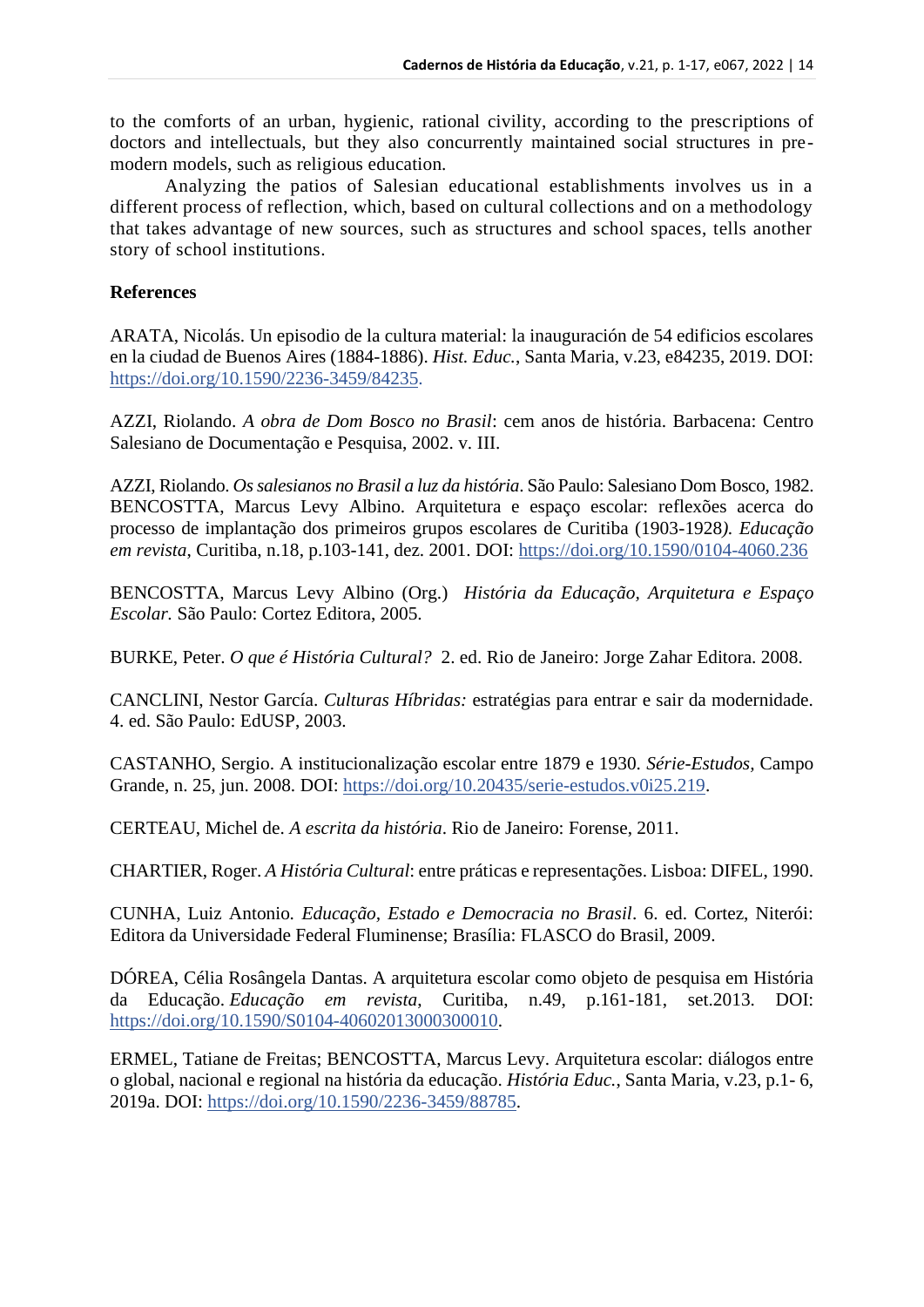ERMEL, Tatiane de Freitas; BENCOSTTA, Marcus Levy. Escola graduada e arquitetura escolar no Paraná e Rio Grande do Sul: a pluralidade dos edifícios para a escola primária no cenário brasileiro (1903-1928). *Hist. Educ.*, Santa Maria, v. 23, e83527, 2019b. DOI: [https://doi.org/10.1590/2236-3459/83527.](https://doi.org/10.1590/2236-3459/83527)

FARIA FILHO, Luciano Mendes. O espaço escolar como objeto da história da educação: algumas reflexões. *Educação e pesquisa*, São Paulo, v.24, n.1, p.141-159, jan.1998. DOI: [https://doi.org/10.1590/S0102-25551998000100010.](https://doi.org/10.1590/S0102-25551998000100010)

FARIA FILHO, Luciano Mendes; VIDAL, Diana Gonçalves; PAULILO, André Luiz. A cultura escolar como categoria de análise e como campo de investigação na história da educação brasileira. *Educação e Pesquisa*, São Paulo, v.30, n.1, p.139-159, abr. 2004. DOI: [https://doi.org/10.1590/S1517-97022004000100008.](https://doi.org/10.1590/S1517-97022004000100008)

FONSECA, Jairo de Matos. *Sistema Preventivo de Dom Bosco*. Belo Horizonte: CESAP, 1998. GOIS JUNIOR, Edivaldo; SOARES, Carmen Lucia. Os comunistas e as práticas de educação física dos jovens na década de 1930 no Rio de Janeiro. *Educação e pesquisa*, São Paulo, v. 44, p. 1-19, 2018.

GONDRA, José G. *Artes de civilizar:* medicina, higiene e educação escolar na Corte Imperial. Rio de Janeiro: EdUERJ, 2004. DOI: [https://doi.org/10.1590/s1678-4634201844175380.](https://doi.org/10.1590/s1678-4634201844175380)

HERSCHMANN, Micael M.; PEREIRA, Carlos Alberto M. *Invenção do Brasil Moderno:* Medicina, Educação e Engenharia nos anos 20-30. Rio de Janeiro: Rocco, 1994.

HELFENBERGER, Marianne; SCHREIBER, Catherina. Construindo cidadãos: arquitetura da escola e seu programa social - visões comparativas da Suíça e de Luxemburgo nos séculos XIX e XX. *Hist. Educ.*, Santa Maria, v. 23, e82303, 2019. DOI: [https://doi.org/10.1590/2236-3459/82303.](https://doi.org/10.1590/2236-3459/82303)

HIGINO, Elizete. *Um século de tradição:* a banda de música do Colégio Salesiano Santa Rosa. 2006. Dissertação (Mestrado em História) - Fundação Getúlio Vargas, Rio de Janeiro 2006.

IBARRA, Carlos Ortega. Una arquitectura escolar nacional y popular durante la revolución constitucionalista de 1914-1917. *Hist. Educ.*, Santa Maria, v.23, e83400, 2019. DOI: [https://doi.org/10.1590/2236-3459/83400.](https://doi.org/10.1590/2236-3459/83400)

ISAÚ, Manoel. *Liceu Coração de Jesus*. São Paulo: Editora Salesiana, 1985.

JULIA, Dominique. A cultura escolar como objeto histórico. *Revista Brasileira de História da Educação*, v.1, n.1, p.9-43, jan./jun. 2001.

MELO, Victor Andrade. O espetáculo que educa o corpo: clubes atléticos na cidade de Niterói dos anos 1880. *Revista História da Educação*, Pelotas, v.23, p.1-34, 2019. DOI: [https://doi.org/10.1590/2236-3459/85836.](https://doi.org/10.1590/2236-3459/85836)

NAGLE, Jorge. *Educação e Sociedade na Primeira República*. Rio de Janeiro: DP&A, 2001.

ROCHA, Heloisa Helena Pimenta. *A higienização dos costumes*: educação escolar e saúde no projeto do Instituto de Hygiene de São Paulo. Campinas: Mercado de Letras; Fapesp, 2003.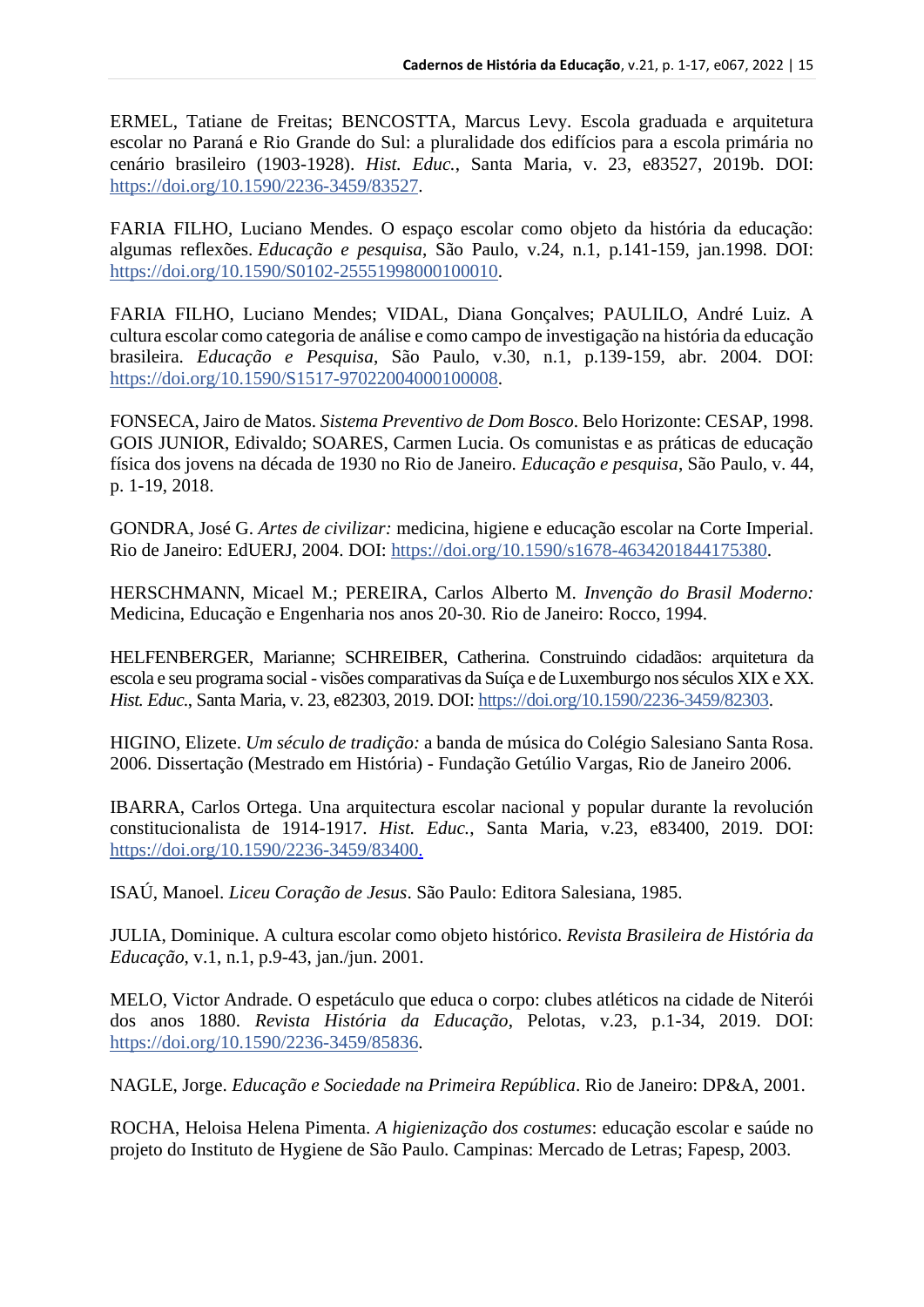ROCHA, Heloisa Helena Pimenta, Regras de bem viver para todos: a Bibliotheca Popular de Hygiene do Dr. Sebastião Barroso. Campinas: Mercado de Letras; Fapesp, 2017.

[SILVA,](http://lattes.cnpq.br/9289502247184812) José Cláudio Sooma; [RIZZINI,](http://lattes.cnpq.br/6035943662384263) Irma; SILVA, Maria de [Lourdes.](http://lattes.cnpq.br/8068521353320954) Remodelar a capital carioca e sua gente: educação e prevenção nos anos 1920. *Revista História da Educação*, Pelotas, v.16, p.198-224, 2012. DOI: [https://doi.org/10.1590/S2236-34592012000200010.](https://doi.org/10.1590/S2236-34592012000200010)

SOUZA, Rosa Fátima de. Templos de civilização: um estudo sobre a implantação dos Grupos Escolares no estado de São Paulo (1890-1910). 1997. Tese (Doutorado em Educação) – Faculdade de Educação, Universidade de São Paulo, São Paulo, 1997.

STEPHANOU, Maria. *Tratar e educar:* discursos médicos nas primeiras décadas do século XX. 1999. Tese (Doutorado em Educação) – Faculdade de Educação, Universidade Federal do Rio Grande do Sul, Porto Alegre. 1999. 2v.

VIÑAO FRAGO, A; ESCOLANO BENITO, A. *Currículo, espaço e subjetividade:* a arquitetura como programa. Rio de Janeiro: DP&A, 2001.

VIDAL, Diana Gonçalves. *Culturas escolares*: estudo sobre práticas de leitura e escrita na escola pública primária (Brasil e França, final do século XIX). Campinas: Autores Associados, 2005.

VIDAL, Diana Gonçalves. Culturas escolares: entre la regulación y el cambio. *Propuesta Educativa*, n. 28, p. 28-37, 2007. DOI: [https://www.redalyc.org/articulo.oa?id=403041700005.](https://www.redalyc.org/articulo.oa?id=403041700005)

VIOLA, Valeria. Arquitetura escolar durante o fascismo em Itália. *Hist. Educ.*, Santa Maria, v.23, e82782, 2019. DOI: [https://doi.org/10.1590/2236-3459/82782.](https://doi.org/10.1590/2236-3459/82782)

# **Fontes**

COLÉGIO SALESIANO SANTA ROSA. *Anuário de 2003 - 2004.* Niterói: Memorial Histórico do Colégio Salesiano Santa Rosa, 2004.

COLLEGIO SALESIANO SANTA ROZA. *Proposta de oficialização.* Niterói: Memorial Histórico do Colégio Salesiano Santa Rosa, 1927.

COLLEGIO SALESIANO SANTA ROZA. *Anuário de 1915.* Niterói: Memorial Histórico do Colégio Salesiano Santa Rosa, 1915.

COLLEGIO SALESIANO SANTA ROZA. *Anuário de 1930.* Niterói: Memorial Histórico do Colégio Salesiano Santa Rosa, 1930.

LYCEU SALESIANO NOSSA SENHORA AUXILIADORA. *Anuário de 1914.* Campinas: Lyceu Salesiano Nossa Senhora Auxiliadora, 1914.

LYCEU SALESIANO SAGRADO CORAÇÃO DE JESUS. *Anuário de 1916.* São Paulo: Lyceu Salesiano Sagrado Coração de Jesus, 1916.

LYCEU SALESIANO SAGRADO CORAÇÃO DE JESUS. *Anuário de 1918.* São Paulo: Lyceu Salesiano Sagrado Coração de Jesus, 1918.